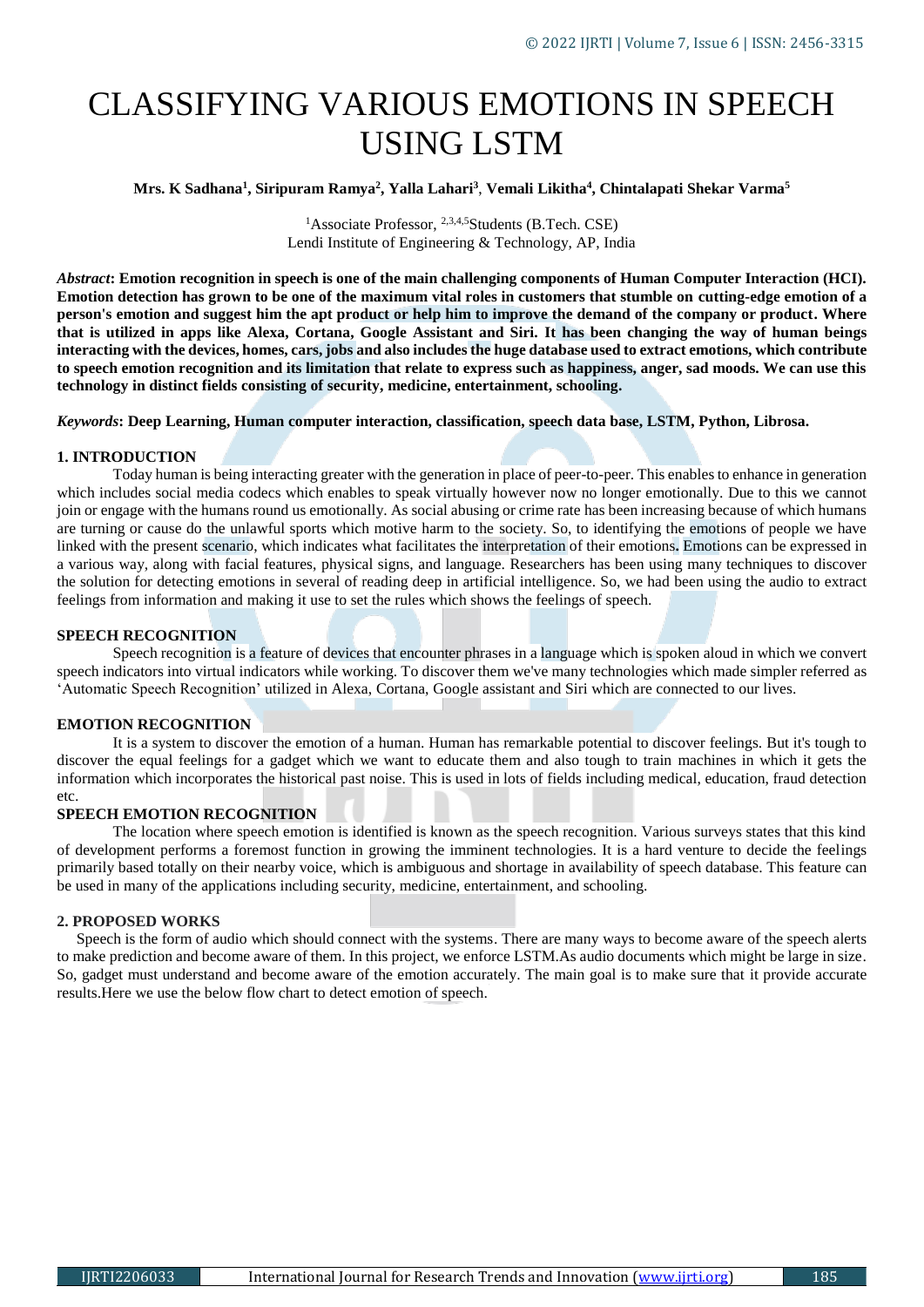

# **3. LITERATURE REVIEW**

"Speech Emotion Recognition using Lstm", Nithya Roopa, S. Prabhakaran M, Betty.P have published in paper International Journal of Recent Technology and Engineering (IJRTE) has achieved 78.2% by using ravadess dataset. "Speech Emotion Recognition", R. Nihaal Datt Sai, Syed Shahbaaz, U. Bhanu Prakash which had been published in compilance engineering journal achieved an accuracy of 95% of using Ravadess dataset.

# **4. DATACOLLECTION**

For every problem to solve we have to gather certain information in order to solve. We have a variety of techniques to collect the huge data sets which are available in internet resources. Majority of task is done due to available dataset. In this project, we have used Toronto emotional Speech Set (TESS) dataset. There are 2800 data points (audio files) in total, where each emotion consists of 200 files

# OAF -Older actor study

YAF – Younger actor study

| <b>EMOTION</b>              | <b>NO OF FILES</b> |
|-----------------------------|--------------------|
| OAF_Fear                    | 200                |
| <b>OAF_Pleasant Suprise</b> | 200                |
| OAF_Sad                     | 200                |
| OAF_Angry                   | 200                |
| OAF_Disgust                 | 200                |
| OAF_Happy                   | 200                |
| OAF_Neutral                 | <b>200</b>         |
| YAF_Fear                    | 200                |
| YAF_Pleasant Suprise        | 200                |
| YAF_Sad                     | 200                |
| YAF_Angry                   | 200                |
| YAF_Disgust                 | 200                |
| YAF_Happy                   | 200                |
| YAF_Neutral                 | 200                |
| <b>TOTAL</b>                | 2800               |
|                             |                    |

# **Table 1. Audio dataset detail.**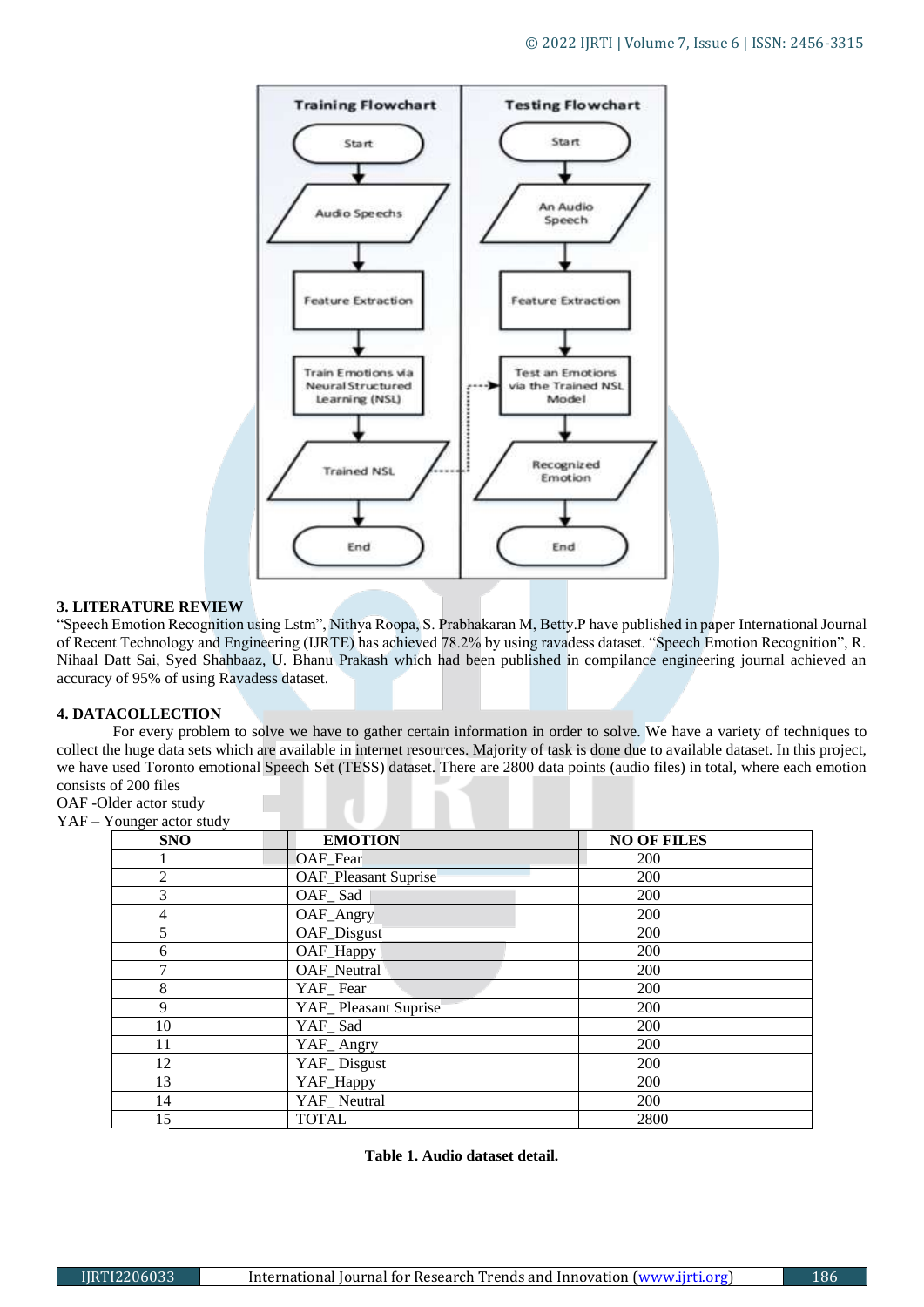# **5. AUDIO PROCESSING**

Audio files need to be pe-processed before extraction of features. This pre-process includes noise and silence removal. When we hear an audio clip with different background noises, it can be hard to understand what is being said. Human brains are good at analyzing sound frequencies and separating them into their individual components, helping us to focus on important sounds while ignoring background noise. The ability to split up a single frequency in an audio file can be achieved by a mathematical technique called the Fourier Transform. Speech is the form of audio which transforms a time-area signal into a frequency signals which ought to connect with the computer systems. We have learned that the amplitude and frequency of a signal change over time (independently of one another).



# **6. FEATURE EXTRACTION**

Speech signals is depicted in terms of amplitude, frequency, pitch etc. It is difficulty to extract the feature from an individual speaker. There are many techniques to available for feature extraction, in this project we have using MFCC (Melfrequency ceptral coefficients). It is not easy to extract to recognize audio from speech which are in waveforms because of huge variability.

# **6.1 Mel-frequency ceptral coefficients (MFCC):**

The signals of Mel Frequency Cepstrum Coefficient (MFCC) are a small feature set (usually around 10-20) that briefly describes the overall shape of the spectral begin.



#### **Way to Extraxt features of MFCC**

By printing the shape of mfccs we can get how many mfccs are calculated on how many frames.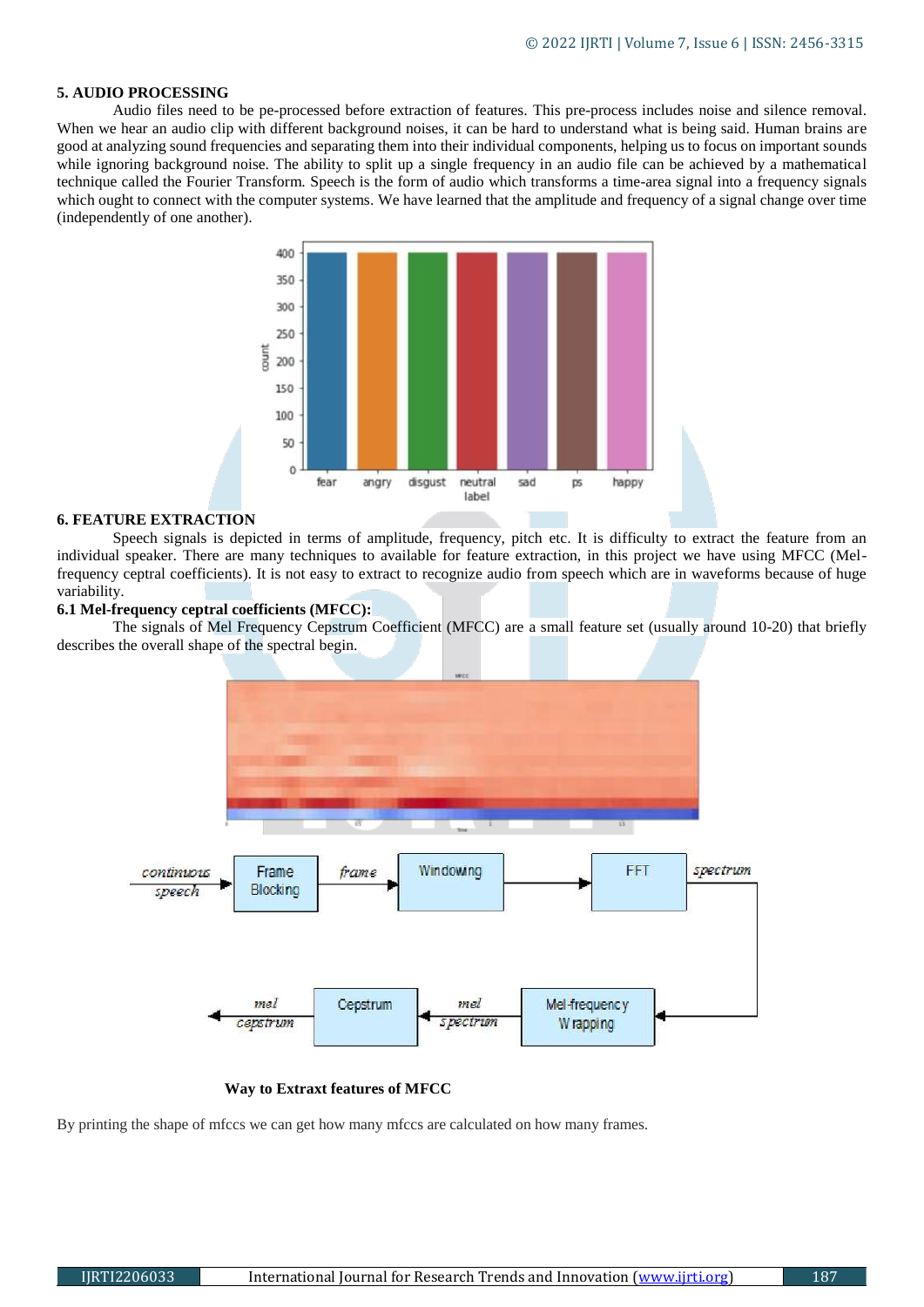

**6.2 MEL-SPECTOGRAM**

**Audio signals with resp. Time**

This is a spectogram which is converted to a Mel-scale. The logarithmic shape of mel-spectogram allows us to recognize feelings higher due to the fact human beings understand sound in logarithmic scale. Therefore, the Mel-spectogram corresponds to the time vs. log-mel frequency illustration, which changed into received at some point of MFCC computation.



#### **7. BUILDING THE MODEL**

LSTM is sequential model (machine learning models that input or output sequences of data.) And we wrote this code in Python using the Keras library.

# **7.1 DEFINING NETWORK**

LSTM is a framework which applied on several layers. Keras is neural network used to develop evaluating deep learning models which is series of layers which build stack of layers and arrange them in a sequence in which they should be interlinked and used to produce outcome.

#### **7.2 EVALUATING NETWORK**

Network need to be trained once. So, it helps to predict the performance of built model and metrics used in this model is accuracy of prediction.



From the first, graph we can say that trained accuracy is more when compare to validation accuracy. Similarly, in second graph we can say that trained loss has been decreasing compared to the validate loss. So, we can say that it is best model.

#### **RESULT**

An accuracy rate about 67% is achieved from the data model which classifies emotions using lstm model to predict emotions such as calm, angry, fear, happy, neutral, surprise, sad using TESS (Toronto Emotion Speech set) dataset.

# **REFERENCES**

[1] Nithya Roopa S., Prabhakaran M, P Betty, "Speech Emotion Recogition using deep learning", published in International Journal of Recent Technology and Engineering (IJRTE) in 2018.

[2] R.Nihaal Datta Sai, Syed Shahbaaz, Bhanu Prakash, "Speech Emotion Recognition using lstm and rnn", published in compilance engineering journal.